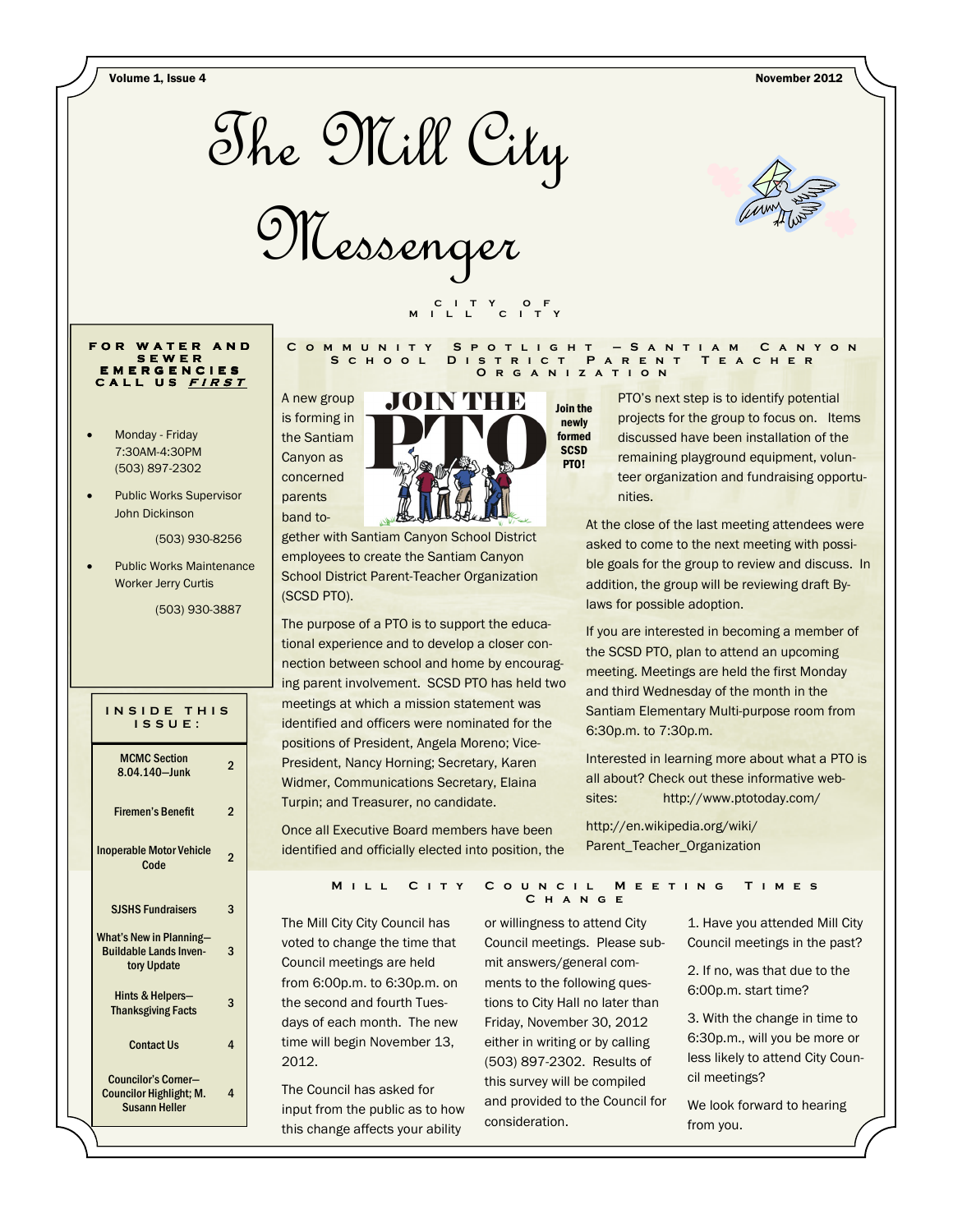#### THE MILL CITY MESSENGER

#### **P a g e 2**

### **MILL CITY MUNICIPAL CODE S e c t i o n 8 . 0 4 . 1 4 0 — J u n k**

Section 8.04.140 of the Mill City Municipal Code states:

- 1. No person shall keep junk outdoors on a street, lot, or premises or in a building that is not wholly or entirely enclosed except for doors used for ingress and egress.
- 2. This section does not apply to junk kept in a junkyard or automobile wrecking yard in a location, which has been zoned for that purpose and which has been approved by the City in accordance with established zoning procedures.

Section 8.04.10 of the Mill City Municipal Code defines "junk" as:

"Junk" means any object or material which is manufactured or man-made, whether of artificial materials or natural materials, which has been abandoned or discarded, or which is operable; or which is useless to serve its intended purpose in its current condition; or which is being kept or stored to serve some useful purpose in the future. Junk includes, but is not limited to, one of the following classifications:

- 1. Inoperable household appli- 4. ances, including, but not limited to washers, dryers, refrigerators, dishwashers, water heaters, stoves, and similar items, or parts thereof:
- 2. Used household furniture, including, but not limited to, sofas, beds, chairs, tables, mattresses, and similar parts thereof;
- 3. Used machinery or motor vehicle parts, including, but not limited to, motors, tires, wheels, chassis and similar items, or parts thereof;
- Used building materials, including, but not limited to, lumber, stone, brick, plywood, wire, glass, metal, plumbing fixtures, heating fixtures, and similar items, or parts thereof;
- 5. Discarded, useless or abandoned vehicles or recreation equipment, or parts thereof.

For more information, contact City Hall at (503) 897-2302



will be awarded throughout the night as Bingo prizes.

Volunteers will be selling hamburgers, hot dogs, beer sausage, donuts and soda as well as serving free coffee all night long. Make sure to visit them regularly to obtain sustenance to get you through the evening.

Questions about the event? Call (503) 897-2390.

# Díd you know:

Can't make it to City Hall between 9AM and 4PM? We may be able to help! Give us a call at (503) 897- 2302. to schedule a special payment drop-off or assistance with other City business.

### **B I N G O ! B I N G O ! B I N G O !**

Come one, come all, bring your family and friends for hours and hours of unending fun and support for the Mill City Rural Fire Protection District.

The 68th Annual Mill City Fireman's Benefit is set for Saturday, November 17, 2012 from 5:00p.m. to Midnight at the local fire department, 400 S 1st Avenue, Mill City.

Be looking for volunteers to be coming door-to-door for raffle ticket sales November 5th through 7th. If you miss your

chance to purchase tickets at home, never fear, tickets can still be purchased by visiting the Fire Department business office during regular business hours or the night of the event.

Raffle prizes include:

\$100 cash; \$50 cash; turkeys, hams, slabs bacon, \$25 gift certificates to local businesses.

Bingo begins at 5:00p.m. sharp. Cost is \$0.25 per game.

The SJSHS International Club will be hosting kids games in the early evening and turkeys and hams

### **MAKE SURE YOUR VOTE COUNTS!**

It's an election year! Get out and VOTE!!!

Have you completed your ballot yet? There are only days left to do so.

Ballot drop sites are available at City Hall in Mill City and US Bank during normal business hours. However, on election day, Tuesday, November 6,

2012, ballot drop sites will be open from 7:00AM to 8:00PM to allow voters to have their say.

Haven't received your ballot yet and believe you're a registered voter? It's not too late to check.

Marion County residents should contact the Marion County Elections Division at: 4263 Commercial St. SE, #300, Salem, OR. (503) 588- 5041 or 1-800-655-5388.

Linn County residents should contact the Linn County Elections Division at:

300 4th Avenue SW, Albany, OR. (541) 967-3831.



Have your voice heard—- VOTE TODAY!!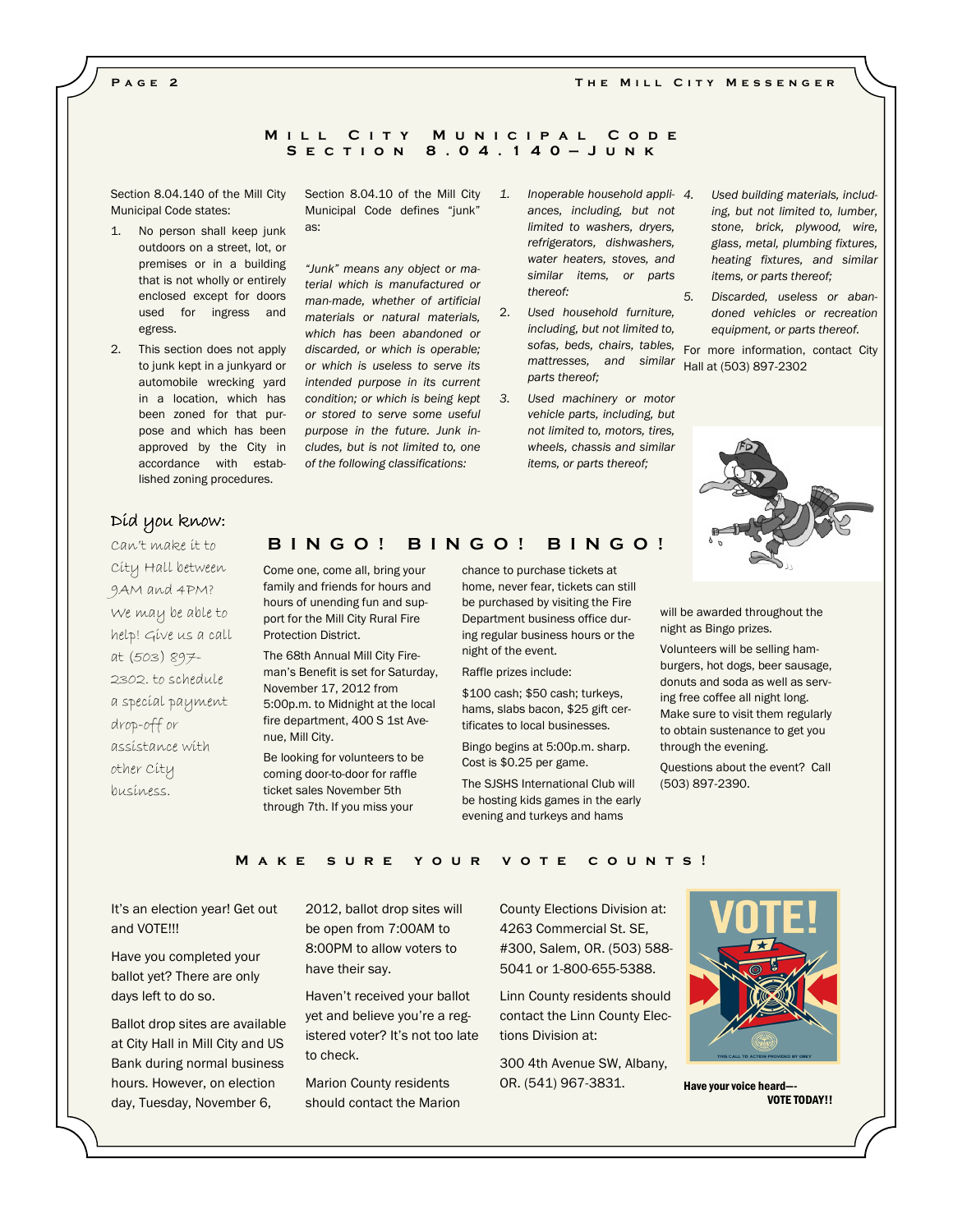# **S a n t i a m J u n i o r / S e n i o r H i g h S c h o o l U p c o m i n g F u n d r a i s e r s**

(SJSHS) International Club and Wolverettes as at City Hall in Mill City. have a number of fundraisers outlined to assist with costs related to their programs.

time for the holiday season.

Poinsettias in all sizes and colors are availvarieties in colors from red, white and pink to Monet, Jingle bells and Marble.

Costs range from \$5.00 for the 4" variety to \$20.00 for the 10". Poinsettias are scheduled to be delivered the week after Thanksgiving.

Deadline to purchase is November 14, 2012 so get your orders in as soon as possible. Order forms are available with Interna-

The Santiam Junior/Senior High School tional Club and Wolverette members as well will run a mini carnival from 5PM-9PM.

The International Club is using this as a fundraiser to help with costs associated with their playing Bingo! The Bazaar is open to anyone Both clubs will be selling Poinsettias just in 2014 summer trip to Europe. The students along with several adult chaperones will be visiting Paris, France, London, England, Mu-Beginning Thanksgiving Day, International able for sale including 4", 6.5", 8" and 10" nich, Germany and Lucerne, Switzerland. This Club members will be manning a coffee stop is a once in a lifetime trip for most of the students but it's not all for fun. The International Club trip is an educational experience to stop by and see the kids. Have a little organized by the Education First (EF) organiza-refreshment and make a donation to their tion. For more information on EF visit their cause. website at www.eftours.com.

> In addition, the International Club is hosting a tias contact Caroline Gillaspy at SJSHS, Holiday Bazaar in the SJSHS commons on (503) 897-2311. Saturday, November 17 from 9AM-2PM then will move to the Fireman's Benefit where they

Make sure to bring your children by the carnival for some fun and games while you're interested in having a table. Cost is \$10.00 per table.

at the Maples Rest area off of Highway 22. If you are traveling for the holiday make sure

For more information or to purchase Poinset-

### W H A T ' S N E W I N P L A N N I N G

The Mill City Council and Planning Commission continued a joint public hearing, File 2012-

# 08-Buildable Lands Inventory, on Tuesday, October 23rd to consider updates to the City of

Mill City Buildable Lands Inventory (BLI).

An open house was held immediately preceding the continuation of the hearing to allow residents the opportunity to review materials and gather information concerning how the BLI may affect their property.

On Friday, October 26th the Planning Commission deliberated on the issue and forwarded a recommendation to the City Council to adopt the BLI as presented.

The Council will deliberate at their November 27, 2012 meeting. At that time, the Council may approve the application as submitted, approve the application with modifications or request further review by the Planning Commission. If the application is approved, an Ordinance

outlining the changes must be adopted. The ordinance must be considered at two separate meetings prior to adoption.

The Buildable Lands Inventory does not change a property owners ability to use their property as is currently outlined in the Mill City Municipal Code. It is merely a tool/resource used to help identify available lands.

If you have any questions concerning this matter, please contact City Recorder Stacie Cook at (503) 897-2302.

Planning Commission Members:

Nancy Kelle, Chair Gay Stuntzner, VC Dennis Chamberlin David Leach Frances Villwock Cheryl Lundquist Ann Carey

# **H i n t s a n d h e l p e r s T h a n k s g i v i n g F a c t s**

#### Did you know:

The first Thanksgiving is said to have taken place in 1621 but it wasn't declared a national holiday until more than 200 years later by President Abraham Lincoln.

It took Congress another 100 or more years to declare Thanksgiving an official national holiday (1941).

According to the US Census Buproducing state in the US.

Six states; Minnesota, North the turkeys raised in the US.

In 2011 cranberry production was expected to reach 750 million pounds—Wisconsin, Massachusetts, New Jersey, Oregon

reau, Minnesota is the top turkey berry producing states in the US. and Washington are the top cran-

Carolina, Arkansas, Missouri and pumpkin pie ever baked weighed Indiana account for nearly 2/3 of 2020lbs and measured just over According to the Guinness Book of World Records the largest 12 feet long.

> Snoopy has appeared in the Macy's Day Parade more times than any other character in history Courtesy of: History.com